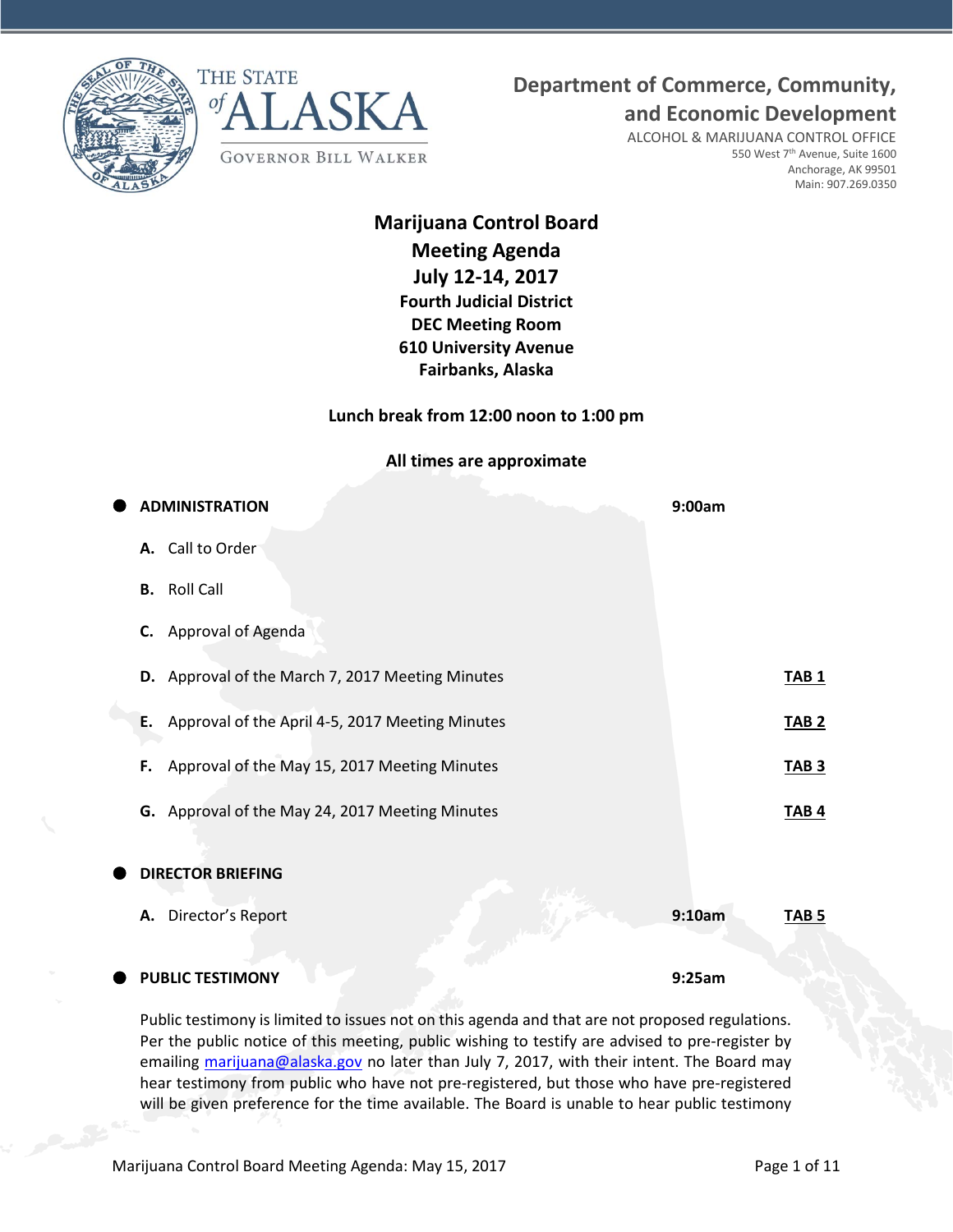on proposed regulations at this time. Written comments may also be submitted to the board via [marijuana@alaska.gov.](mailto:marijuana@alaska.gov)

|    |    | <b>BOARD GOVERNANCE</b>                                                                                                                                                                                                     |                                                                                                                                                                                                                                                                                                                                                                                                 | 9:55am  |                  |
|----|----|-----------------------------------------------------------------------------------------------------------------------------------------------------------------------------------------------------------------------------|-------------------------------------------------------------------------------------------------------------------------------------------------------------------------------------------------------------------------------------------------------------------------------------------------------------------------------------------------------------------------------------------------|---------|------------------|
|    |    | <b>ENFORCEMENT UPDATE</b>                                                                                                                                                                                                   |                                                                                                                                                                                                                                                                                                                                                                                                 | 10:00am |                  |
|    |    | A. Enforcement Report                                                                                                                                                                                                       |                                                                                                                                                                                                                                                                                                                                                                                                 |         | TAB <sub>6</sub> |
| В. |    |                                                                                                                                                                                                                             | Notices of Violation Issued and Licensee Responses                                                                                                                                                                                                                                                                                                                                              |         | TAB <sub>7</sub> |
|    |    | <b>LICENSING UPDATE</b>                                                                                                                                                                                                     |                                                                                                                                                                                                                                                                                                                                                                                                 | 11:00am |                  |
| А. |    |                                                                                                                                                                                                                             | Temporary Ownership Change Reports (Transfers Required)                                                                                                                                                                                                                                                                                                                                         |         | TAB <sub>8</sub> |
|    | 1. | <b>License #10035:</b><br>Licensee:<br>License Type:<br><b>Premises Address:</b><br>Local Government:<br>License:<br>2. License #10037:<br>Licensee:<br>License Type:<br>Premises Address:<br>Local Government:<br>License: | <b>Arctic Herbery</b><br>7107 Ventures, LLC<br><b>Standard Marijuana Cultivation Facility</b><br>7107 Arctic Boulevard<br>Anchorage, AK 99518<br>Municipality of Anchorage<br><b>Standard Cultivation Facility</b><br><b>Arctic Herbery</b><br>7107 Ventures, LLC<br>Retail Marijuana Store<br>7107 Arctic Boulevard<br>Anchorage, AK 99518<br>Municipality of Anchorage<br><b>Retail Store</b> |         |                  |
|    |    | <b>APPLICATIONS FROM PREVIOUS MEETINGS</b>                                                                                                                                                                                  |                                                                                                                                                                                                                                                                                                                                                                                                 | 11:10am |                  |
|    |    | A. Tabled Applications                                                                                                                                                                                                      |                                                                                                                                                                                                                                                                                                                                                                                                 |         |                  |
|    | 1. | License #11304:<br>Licensee:<br><b>Premises Address:</b><br>Local Government:<br>License:                                                                                                                                   | <b>Hollyweed 907</b><br>YNY Investment, LLC<br>2429 E 88 <sup>th</sup> Avenue<br>Anchorage, AK 99507<br>Municipality of Anchorage<br><b>Product Manufacturing Facility</b>                                                                                                                                                                                                                      |         | TAB <sub>9</sub> |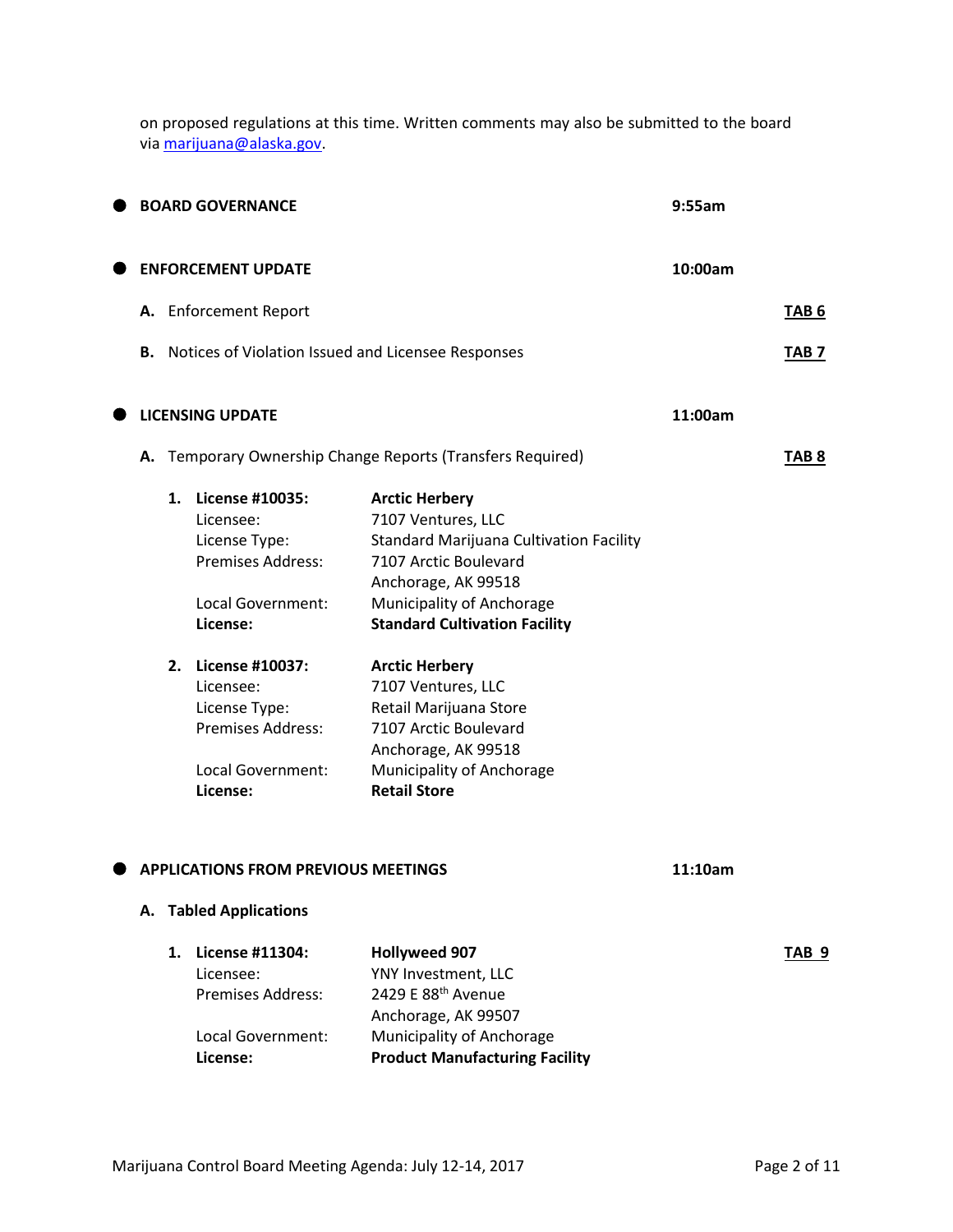| <b>BOARD CONSIDERATION</b>                                  |                                                                                                             | 11:30am                                   |                                                                                                                                                                                                                                           |               |               |
|-------------------------------------------------------------|-------------------------------------------------------------------------------------------------------------|-------------------------------------------|-------------------------------------------------------------------------------------------------------------------------------------------------------------------------------------------------------------------------------------------|---------------|---------------|
| <b>Recommend Investigator Chiesa to Carry Firearm</b><br>А. |                                                                                                             |                                           |                                                                                                                                                                                                                                           | <b>TAB 10</b> |               |
| В.                                                          |                                                                                                             |                                           | CannTest (#10009) Policies and Procedures, and Report                                                                                                                                                                                     |               | <b>TAB 11</b> |
| C.                                                          | License #12398:<br>Licensee:<br><b>Premises Address:</b><br>Local Government:<br>License:<br>Consideration: |                                           | <b>High Tide Distributors</b><br>Dennis R Humphrey<br>49172 Heights Lane<br>Nikiski, AK 99635<br>Kenai Peninsula Borough<br><b>Limited Cultivation Facility</b><br>Conditions pursuant to 3 AAC 306.060(b)<br>PFD Residency Ruling Appeal |               | <b>TAB 12</b> |
|                                                             |                                                                                                             |                                           | NEW MARIJUANA HANDLER COURSE PROVIDER APPLICATIONS                                                                                                                                                                                        | 1:00pm        |               |
| А.                                                          | <b>MHCP 020:</b><br>Applicant:                                                                              | BudtenderExam.com<br><b>Edward McLean</b> |                                                                                                                                                                                                                                           |               | <b>TAB 13</b> |
| В.                                                          | <b>MHCP 021:</b><br>Applicant:                                                                              | <b>CannaEd</b><br><b>Tina Smith</b>       |                                                                                                                                                                                                                                           |               | <b>TAB 14</b> |
|                                                             |                                                                                                             |                                           | <b>OPERATING PLAN AND LICENSED PREMISES AMENDMENTS</b>                                                                                                                                                                                    |               |               |
|                                                             | A. License #10005:<br>Licensee:<br><b>Premises Address:</b><br>Local Government:<br>License:                |                                           | <b>Rosie Creek Farm</b><br>RCFC, LLC<br>2659 Livingston Loop<br>Fairbanks, AK 99709<br>Fairbanks North Star Borough<br><b>Standard Cultivation Facility</b>                                                                               |               | <b>TAB 15</b> |
| Operating plan amendment and licensed premises amendment.   |                                                                                                             |                                           |                                                                                                                                                                                                                                           |               |               |
|                                                             | <b>B.</b> License #10073:<br>Licensee:<br><b>Premises Address:</b><br>Local Government:                     |                                           | Alaskan Blooms, LLC<br>Alaskan Blooms, LLC<br>2448 Arvilla Street<br>Building A & B<br>Fairbanks North Star Borough                                                                                                                       |               | <b>TAB 16</b> |
|                                                             | License:                                                                                                    |                                           | <b>Standard Cultivation Facility</b><br>Operating plan amendment and licensed premises amendment.                                                                                                                                         |               |               |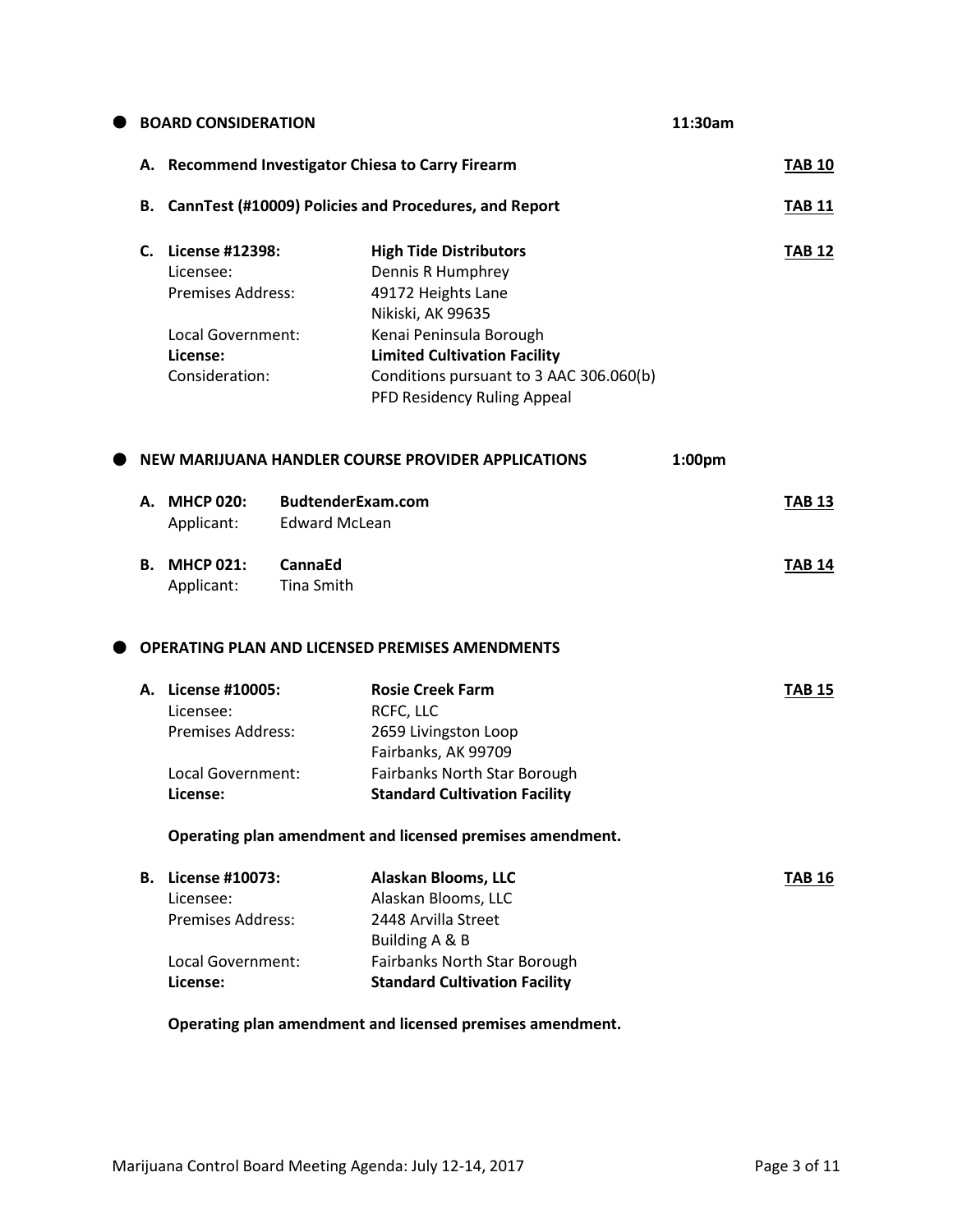| License #10082:          | <b>Einstein Labs</b>                  | <b>TAB 17</b> |
|--------------------------|---------------------------------------|---------------|
| Licensee:                | Einstein Enterprises, INC.            |               |
| <b>Premises Address:</b> | 2939 Porcupine Dr                     |               |
|                          | Suite B                               |               |
|                          | Anchorage, AK 99501                   |               |
| Local Government:        | <b>Municipality of Anchorage</b>      |               |
| License:                 | <b>Product Manufacturing Facility</b> |               |
|                          | С.                                    |               |

# **Operating plan amendment.**

| <b>D.</b> License #10248: | <b>Isidore</b>                       | <b>TAB 18</b> |
|---------------------------|--------------------------------------|---------------|
| Licensee:                 | Isidore, LLC                         |               |
| <b>Premises Address:</b>  | 5200 A Street                        |               |
|                           | Anchorage, AK 99518                  |               |
| Local Government:         | Municipality of Anchorage            |               |
| License:                  | <b>Standard Cultivation Facility</b> |               |
|                           |                                      |               |

# **Operating plan amendment.**

| E. License #10799:       | <b>Calm N Collective</b>             | <b>TAB 19</b> |
|--------------------------|--------------------------------------|---------------|
| Licensee:                | Calm N Collective, LLC               |               |
| <b>Premises Address:</b> | 13886 W Parks Highway                |               |
|                          | Houston, AK 99694-0085               |               |
| Local Government:        | City of Houston                      |               |
| License:                 | <b>Standard Cultivation Facility</b> |               |

## **Operating plan amendment. Temporary approval issued.**

| F. | License #12104:          | <b>Coastal Outfitters</b>            | <b>TAB 20</b> |
|----|--------------------------|--------------------------------------|---------------|
|    | Licensee:                | Charles Keim                         |               |
|    | <b>Premises Address:</b> | 38928 Old Sterling Highway           |               |
|    |                          | Anchor Point, AK 99556               |               |
|    | Local Government:        | Kenai Peninsula Borough              |               |
|    | License:                 | <b>Standard Cultivation Facility</b> |               |

## **Operating plan amendment and licensed premises amendment.**

#### **Licensed premises amendment.**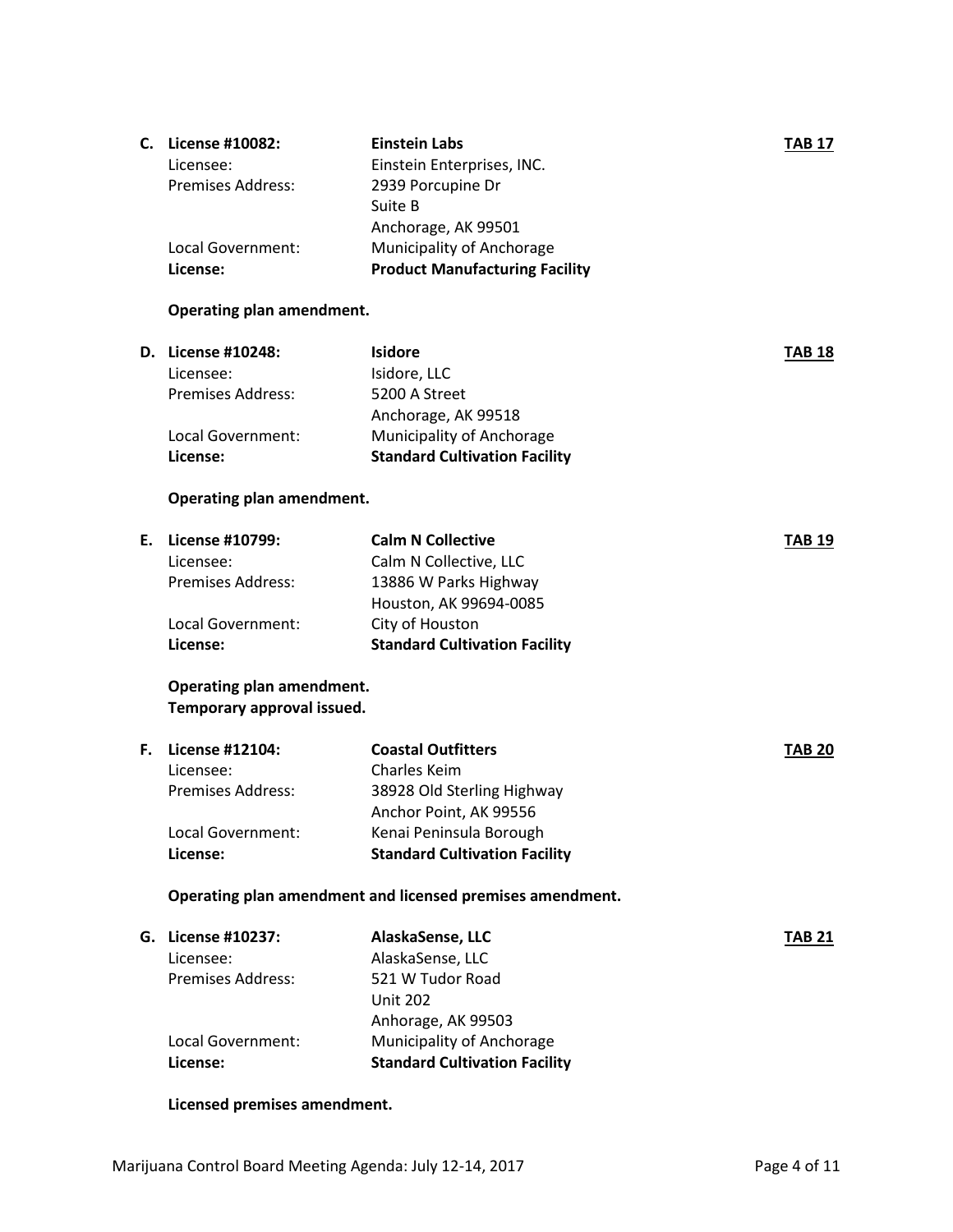### **NEW PRODUCTS PROPOSED BY PRODUCT MANUFACTURING FACILITY LICENSEES**

|    | A. License #10082<br>Licensee:<br><b>Premises Address:</b> | <b>Einstein Labs</b><br>Einstein Enterprises, INC.<br>2939 Porcupine Dr<br>Suite B | <b>TAB 22</b> |
|----|------------------------------------------------------------|------------------------------------------------------------------------------------|---------------|
|    | Local Government:                                          | Anchorage, AK 99501<br>Municipality of Anchorage                                   |               |
|    | <b>B.</b> License #10903:                                  | Momo's Bakery                                                                      | <b>TAB 23</b> |
|    | Licensee:<br><b>Premises Address:</b>                      | JMP, LLC<br>2917 Spenard Road<br><b>Suite, 102</b>                                 |               |
|    | Local Government:                                          | Anchorage, AK 99503<br>Municipality of Anchorage                                   |               |
|    |                                                            | Includes associated operating plan amendment.                                      |               |
|    | C. License #10865:                                         | <b>AK Rime</b>                                                                     | <b>TAB 24</b> |
|    | Licensee:<br><b>Premises Address:</b>                      | AK Rime, LLC<br>5200 A Street, Suite 101<br>Anchorage, AK 99518                    |               |
|    | <b>Local Government:</b>                                   | Municipality of Anchorage                                                          |               |
|    | NEW MARIJUANA TESTING FACILITY APPLICATIONS                |                                                                                    |               |
|    | A. License #12657:                                         | The New Frontier Research                                                          | <b>TAB 25</b> |
|    | Licensee:<br><b>Premises Address:</b>                      | The New Frontier Research, LLC<br>2301 South Knik-Goose Bay Rd<br>Unit #3          |               |
|    | Local Government:                                          | Wasilla, AK 99654<br>Matanuska-Susitna Borough                                     |               |
|    |                                                            | NEW STANDARD MARIJUANA CULTIVATION FACILITY APPLICATIONS                           |               |
|    | A. License #10048:                                         | <b>Tok Heavenly Cannabis, LLC</b>                                                  | <b>TAB 26</b> |
|    | Licensee:<br><b>Premises Address:</b>                      | Tok Heavenly Cannabis, LLC<br>MP 1308 Alaska Highway                               |               |
|    | Local Government:                                          | Tok, AK 99780<br>No Local Government                                               |               |
| В. | License #10898:<br>Licensee:                               | <b>AK Slow Burn Cannabis Outlet</b><br>AK Slow Burn Cannabis Outlet, LLC           | <b>TAB 27</b> |
|    | <b>Premises Address:</b>                                   | 2041 E. 3rd Ave, Suite A<br>Anchorage, AK 99501                                    |               |
|    | Local Government:                                          | Municipality of Anchorage                                                          |               |

Marijuana Control Board Meeting Agenda: July 12-14, 2017 **Page 5 of 11**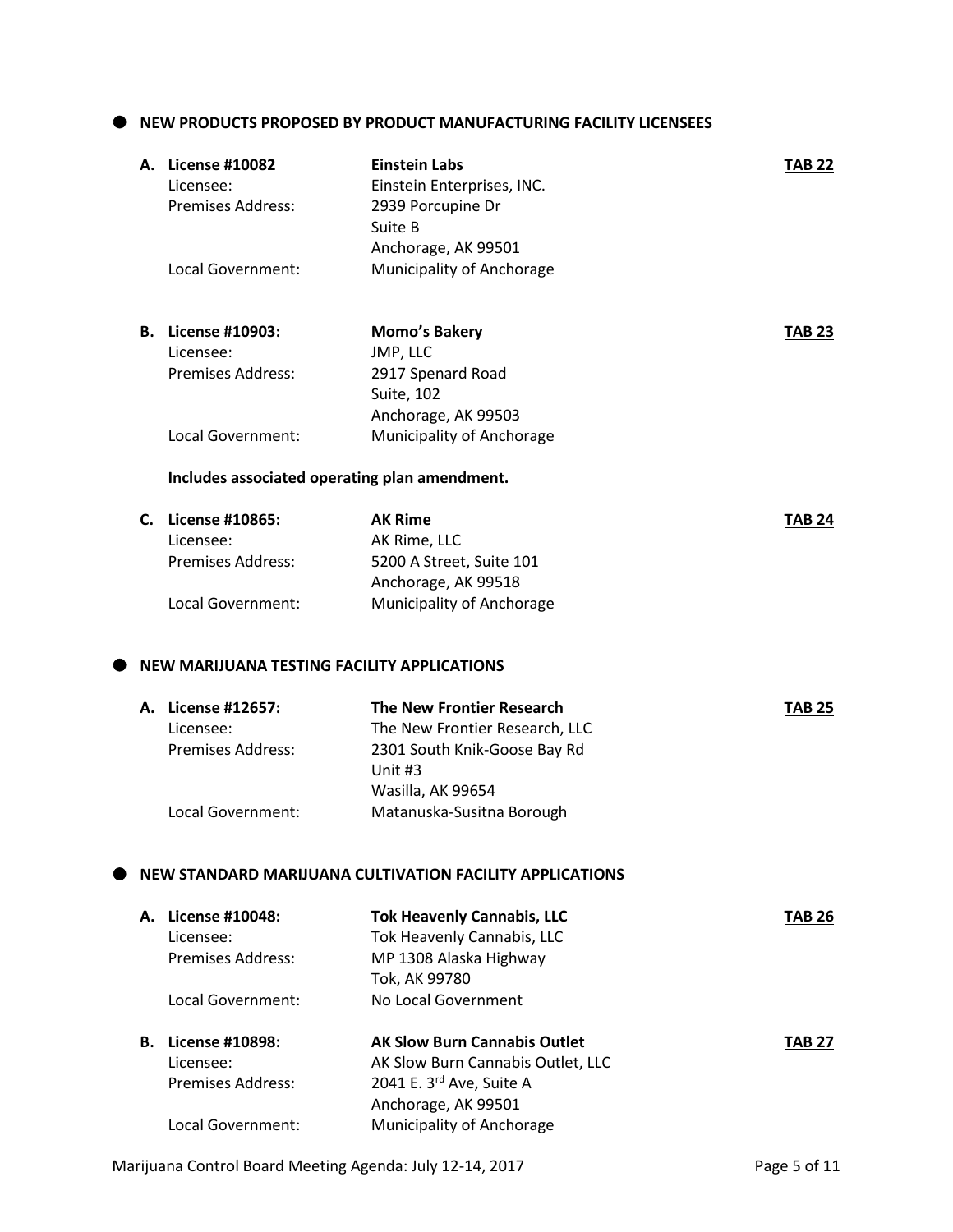| С. | License #11214:<br>Licensee:<br><b>Premises Address:</b> | Alaska Harvest Company, LLC<br>Alaska Harvest Company, LLC<br>24900 Orion Street, Unit B | <b>TAB 28</b> |
|----|----------------------------------------------------------|------------------------------------------------------------------------------------------|---------------|
|    |                                                          | Kasilof, AK 99610                                                                        |               |
|    | Local Government:                                        | Kenai Peninsula Borough                                                                  |               |
|    | Consideration:                                           | Conditions pursuant to 3 AAC 306.060(b)                                                  |               |
|    | D. License #11488:                                       | <b>Alaska Tasty Cannabis, LLC</b>                                                        | <b>TAB 29</b> |
|    | Licensee:                                                | Alaska Tasty Cannabis, LLC                                                               |               |
|    | <b>Premises Address:</b>                                 | 2397 Tamara Avenue                                                                       |               |
|    |                                                          | Fairbanks, AK 99701                                                                      |               |
|    | Local Government:                                        | Fairbanks North Star Borough                                                             |               |
| Ε. | License #11957:                                          | Last Frontier Joint Operations, LLC                                                      | <b>TAB 30</b> |
|    | Licensee:                                                | Last Frontier Joint Operations, LLC                                                      |               |
|    | <b>Premises Address:</b>                                 | 7180 Revilla Road, Suite 101                                                             |               |
|    |                                                          | Ketchikan, AK 99901                                                                      |               |
|    | Local Government:                                        | Ketchikan Gateway Borough                                                                |               |
| F. | <b>License #12125:</b>                                   | Alaska Medicinal Gardens "AMG"                                                           | <b>TAB 31</b> |
|    | Licensee:                                                | Alaska Wild Coyote, Inc.                                                                 |               |
|    | <b>Premises Address:</b>                                 | 838 Bonanza Avenue                                                                       |               |
|    |                                                          | Anchorage, AK 99518-1707                                                                 |               |
|    | Local Government:                                        | Municipality of Anchorage                                                                |               |
|    | G. License #12303:                                       | <b>Peninsula Botanicals</b>                                                              | <b>TAB 32</b> |
|    | Licensee:                                                | Peninsula Botanicals, LLC                                                                |               |
|    | <b>Premises Address:</b>                                 | 1030 Angler Drive, Unit B                                                                |               |
|    |                                                          | Kenai, AK 99611                                                                          |               |
|    | Local Government:                                        | City of Kenai                                                                            |               |
|    | H. License #12328:                                       | <b>AK Aurora Blooms, LLC</b>                                                             | <b>TAB 33</b> |
|    | Licensee:                                                | AK Aurora Blooms, LLC                                                                    |               |
|    | Premises Address:                                        | 2693 Arla Street                                                                         |               |
|    |                                                          | Fairbanks, AK 99709                                                                      |               |
|    | Local Government:                                        | Fairbanks North Star Borough                                                             |               |
| Ι. | License #12659:                                          | Alaska Horticultural Arts, LLC                                                           | <b>TAB 34</b> |
|    | Licensee:                                                | Alaska Horticultural Arts, LLC                                                           |               |
|    | <b>Premises Address:</b>                                 | 7918 W. Scarlet Cir.                                                                     |               |
|    |                                                          | Wasilla, AK 99623                                                                        |               |
|    | Local Government:                                        | Matanuska-Susitna Borough                                                                |               |
| J. | License #12276:                                          | <b>Primo Farms North, LLC</b>                                                            | <b>TAB 35</b> |
|    | Licensee:                                                | Primo Farms North, LLC                                                                   |               |
|    | <b>Premises Address:</b>                                 | 15555 W. Parks Highway                                                                   |               |
|    |                                                          | Houston, AK 99654                                                                        |               |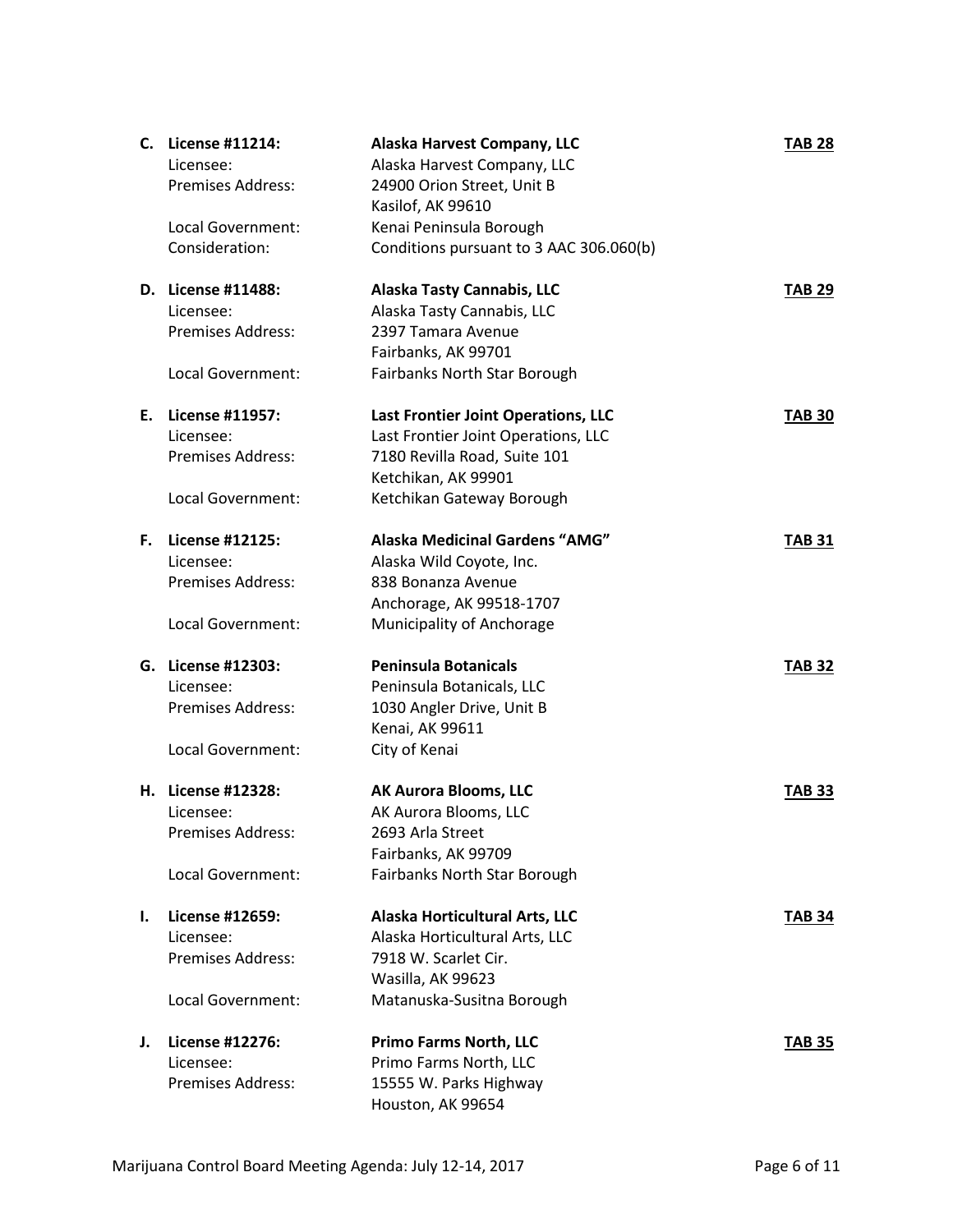|    | Local Government:  | City of Houston                         |               |
|----|--------------------|-----------------------------------------|---------------|
| К. | License #12770:    | <b>Secret Garden Cannabis</b>           | <b>TAB 36</b> |
|    | Licensee:          | Axion Enterprises, LLC                  |               |
|    | Premises Address:  | 726 E. 15 <sup>th</sup> Ave, Suite 3    |               |
|    |                    | Anchorage, AK 99501                     |               |
|    | Local Government:  | Municipality of Anchorage               |               |
| L. | License #10481:    | <b>Goldhill Gardens</b>                 | <b>TAB 37</b> |
|    | Licensee:          | Robert Mikol                            |               |
|    | Premises Address:  | 2941 "C" Goldhill Road                  |               |
|    |                    | Fairbanks, AK 99706                     |               |
|    | Local Government:  | <b>Fairbanks North Star Borough</b>     |               |
|    | M. License #12872: | Greenstar, Inc.                         | TAB 38        |
|    | Licensee:          | Greenstar, Inc.                         |               |
|    | Premises Address:  | 54843 Kenai Spur Highway                |               |
|    |                    | Nikiski, AK 99635                       |               |
|    | Local Government:  | Kenai Peninsula Borough                 |               |
|    | For Consideration: | Conditions pursuant to 3 AAC 306.060(b) |               |
|    |                    |                                         |               |

#### **NEW LIMITED MARIJUANA CULTIVATION FACILITY APPLICATIONS**

| А. | License #11556:<br>Licensee: | <b>Green Thumb Solutions</b><br>Jacob Nyman | <b>TAB 39</b> |
|----|------------------------------|---------------------------------------------|---------------|
|    | Premises Address:            | 47375 Aries Ct                              |               |
|    |                              | Soldotna, AK 99669                          |               |
|    | Local Government:            | Kenai Peninsula Borough                     |               |
|    | For Consideration:           | Conditions pursuant to 3 AAC 306.060(b)     |               |
| В. | License #11920:              | <b>AK Joint</b>                             | <b>TAB 40</b> |
|    | Licensee:                    | Alaska Joint Ventures, LLC                  |               |
|    | <b>Premises Address:</b>     | 7801 Schoon Street, Unit D                  |               |
|    |                              | Anchorage, AK 99518                         |               |
|    | Local Government:            | Municipality of Anchorage                   |               |
| C. | License #12289:              | <b>Raven Buds</b>                           | <b>TAB 41</b> |
|    | Licensee:                    | Carol Bolt; Dave A Mullis; Kerri A Mullis   |               |
|    | Premises Address:            | 2441 Lawlor Road, Cabin C                   |               |
|    |                              | Fairbanks, AK 99709                         |               |
|    | Local Government:            | Fairbanks North Star Borough                |               |
| D. | License #12637:              | <b>Hilltop Premium Green LLC</b>            | <b>TAB 42</b> |
|    | Licensee:                    | Hilltop Premium Green"LLC"                  |               |
|    | Premises Address:            | 13856 N. Glenn Highway                      |               |
|    |                              | Sutton, AK 99674                            |               |
|    | Local Government:            | Matanuska-Susitna Borough                   |               |
|    |                              |                                             |               |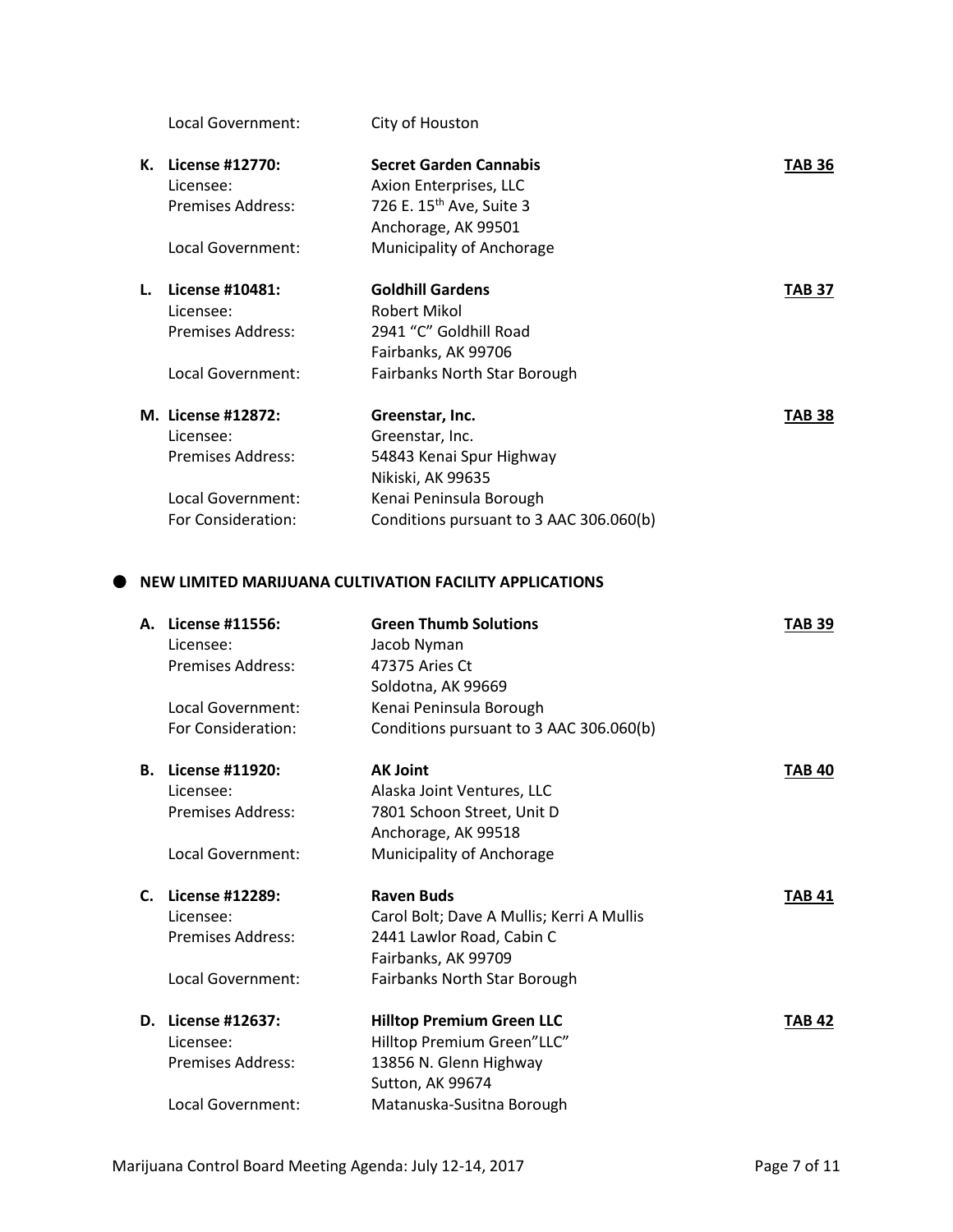|    | E. License #12825:<br>Licensee: | <b>Foley's Irish Green</b><br>Troy J Foley | <b>TAB 43</b> |
|----|---------------------------------|--------------------------------------------|---------------|
|    | Premises Address:               | 3530 S Phenix Ave                          |               |
|    |                                 | Wasilla, AK 99623                          |               |
|    | Local Government:               | Matanuska-Susitna Borough                  |               |
|    |                                 |                                            |               |
| F. | License #12550:                 | <b>Frontier Farmers</b>                    | <b>TAB 44</b> |
|    | Licensee:                       | JJH Holdings, LLC                          |               |
|    | <b>Premises Address:</b>        | 6284 N Carrie Street                       |               |
|    |                                 | Wasilla, AK 99654                          |               |
|    | Local Government:               | Matanuska-Susitna Borough                  |               |
|    | G. License #12255:              | <b>Lady Gray Growing</b>                   | <b>TAB 45</b> |
|    | Licensee:                       | Lady Gray, LLC                             |               |
|    | Premises Address:               | 36322 Pine Street, Unit 1(a)               |               |
|    |                                 | Soldotna, AK 99669                         |               |
|    | Local Government:               | Kenai Peninsula Borough                    |               |
|    | For Consideration:              | Conditions pursuant to 3 AAC 306.060(b)    |               |
|    | <b>H.</b> License #12448:       | Will's World                               | TAB 46        |
|    | Licensee:                       | Will's World, LLC                          |               |
|    | Premises Address:               | 12151 E. Palmer-Wasilla Highway            |               |
|    |                                 | Palmer, AK 99645                           |               |
|    | Local Government:               | Matanuska-Susitna Borough                  |               |
| ı. | License #12002:                 | Van Geer Enterprises, LLC                  | <b>TAB 47</b> |
|    | Licensee:                       | Van Geer Enterprises, LLC.                 |               |
|    | Premises Address:               | 7411 W. Dean Drive                         |               |
|    |                                 | Wasilla, AK 99623                          |               |
|    | Local Government:               | Matanuska-Susitna Borough                  |               |
| J. | License #12830:                 | Arcticanna                                 | <b>TAB 48</b> |
|    | Licensee:                       | Nadia Ispas.                               |               |
|    | Premises Address:               | 756 Davenny Drive                          |               |
|    |                                 | Fairbanks, AK 99712                        |               |
|    | Local Government:               | Fairbanks North Star Borough               |               |

| A. License #11614:       | <b>AK Joint</b>            | <b>TAB 49</b> |
|--------------------------|----------------------------|---------------|
| Licensee:                | Alaska Joint Ventures, LLC |               |
| <b>Premises Address:</b> | 7801 Schoon Street, Unit F |               |
|                          | Anchorage, AK 99518        |               |
| Local Government:        | Municipality of Anchorage  |               |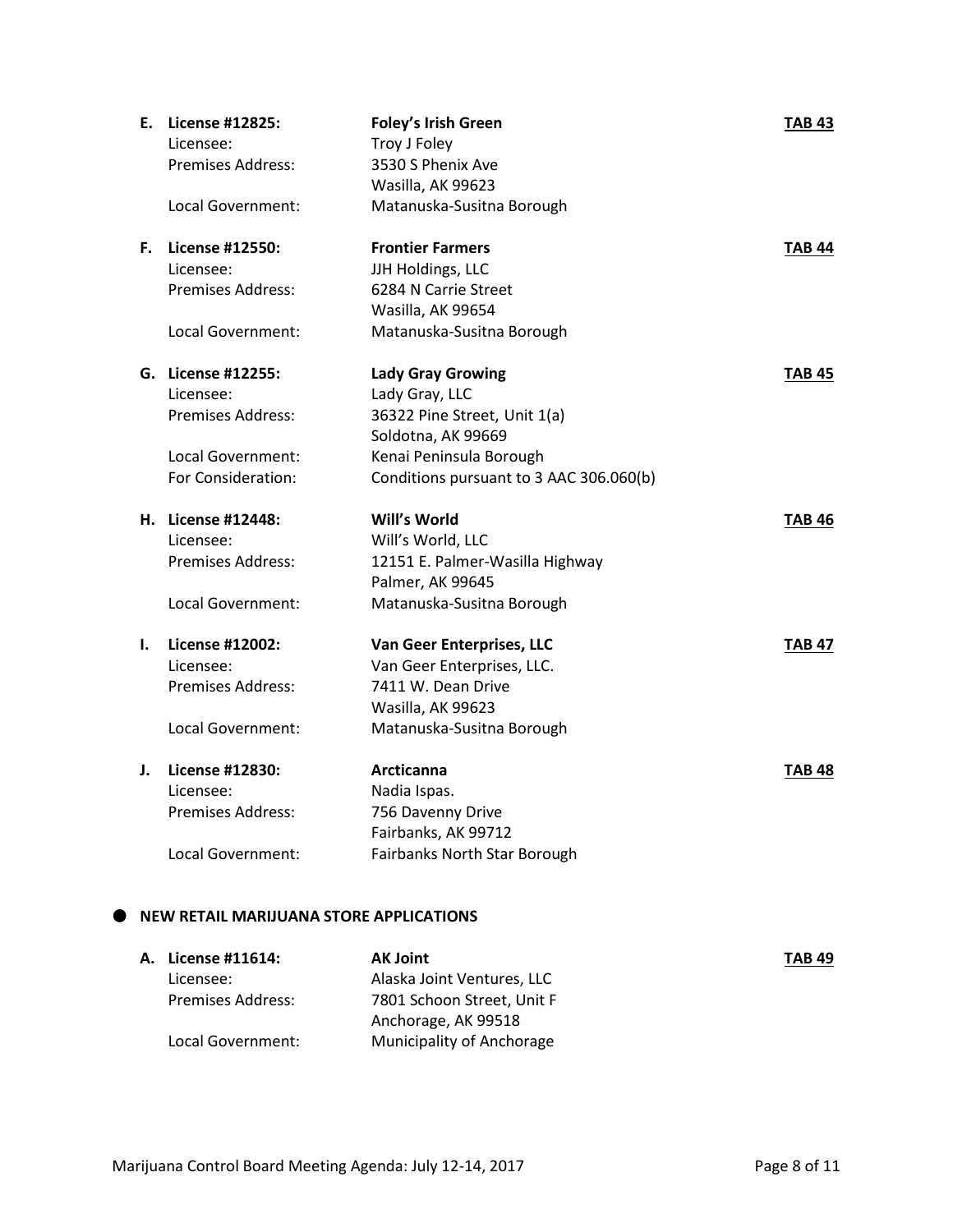|    | <b>B.</b> License #12325:                               | <b>Good LLC</b>                                    | <b>TAB 50</b> |
|----|---------------------------------------------------------|----------------------------------------------------|---------------|
|    | Licensee:                                               | Good LLC                                           |               |
|    | <b>Premises Address:</b>                                | 356 Old Steese Highway                             |               |
|    |                                                         | Fairbanks, AK 99701                                |               |
|    | Local Government:                                       | Fairbanks North Star Borough                       |               |
|    | C. License #12635:                                      | <b>Hilltop Premium Green LLC</b>                   | <b>TAB 51</b> |
|    | Licensee:                                               | Hilltop Premium Green"LLC"                         |               |
|    | <b>Premises Address:</b>                                | 13856 N. Glenn Highway                             |               |
|    |                                                         | Sutton, AK 99674                                   |               |
|    | <b>Local Government:</b>                                | Matanuska-Susitna Borough                          |               |
|    | D. License #12768:                                      | <b>Secret Garden Cannabis</b>                      | <b>TAB 52</b> |
|    | Licensee:                                               | Axion Enterprises, LLC                             |               |
|    | <b>Premises Address:</b>                                | 726 E. 15 <sup>th</sup> Ave, Suite 1               |               |
|    |                                                         | Anchorage, AK 99501                                |               |
|    | Local Government:                                       | Municipality of Anchorage                          |               |
| Е. | <b>License #10589:</b>                                  | <b>Natures Releaf LLC</b>                          | <b>TAB 53</b> |
|    | Licensee:                                               | Natures Releaf, LLC                                |               |
|    | <b>Premises Address:</b>                                | 503 7 <sup>th</sup> Avenue                         |               |
|    |                                                         | Fairbanks, AK 99701                                |               |
|    | Local Government:                                       | City of Fairbanks                                  |               |
|    | F. License #11793:                                      | <b>Alaska Native Cannabis Company, LLC</b>         | <b>TAB 54</b> |
|    | Licensee:                                               | Alaska Native Cannabis Company, LLC                |               |
|    | <b>Premises Address:</b>                                | 37650 Ridgeway Street                              |               |
|    |                                                         | Sterling, AK 99672                                 |               |
|    | Local Government:                                       | Kenai Peninsula Borough                            |               |
|    | For Consideration:                                      | Conditions pursuant to 3 AAC 306.060(b)            |               |
|    | <b>REGULATIONS</b>                                      |                                                    |               |
|    | A. Regulations Process Refresher                        |                                                    | <b>TAB 55</b> |
|    |                                                         |                                                    |               |
| В. | <b>Proposed Regulations Projects</b>                    |                                                    |               |
|    | C. Revocation of Handler's Permit; Transportation       |                                                    | <b>TAB 56</b> |
|    | Status: Public comment period closed May 5, 2017        |                                                    |               |
|    | <b>Potential Board Actions:</b>                         | Vote to adopt; OR                                  |               |
|    |                                                         | Substantially amend and put out for public comment |               |
|    | D. Onsite Consumption Endorsement                       |                                                    | <b>TAB 57</b> |
|    | Status: Three proposals for initial board consideration |                                                    |               |
|    | <b>Potential Board Actions:</b>                         | Choose proposal to work on; AND                    |               |
|    |                                                         | Amend and/or put out for public comment            |               |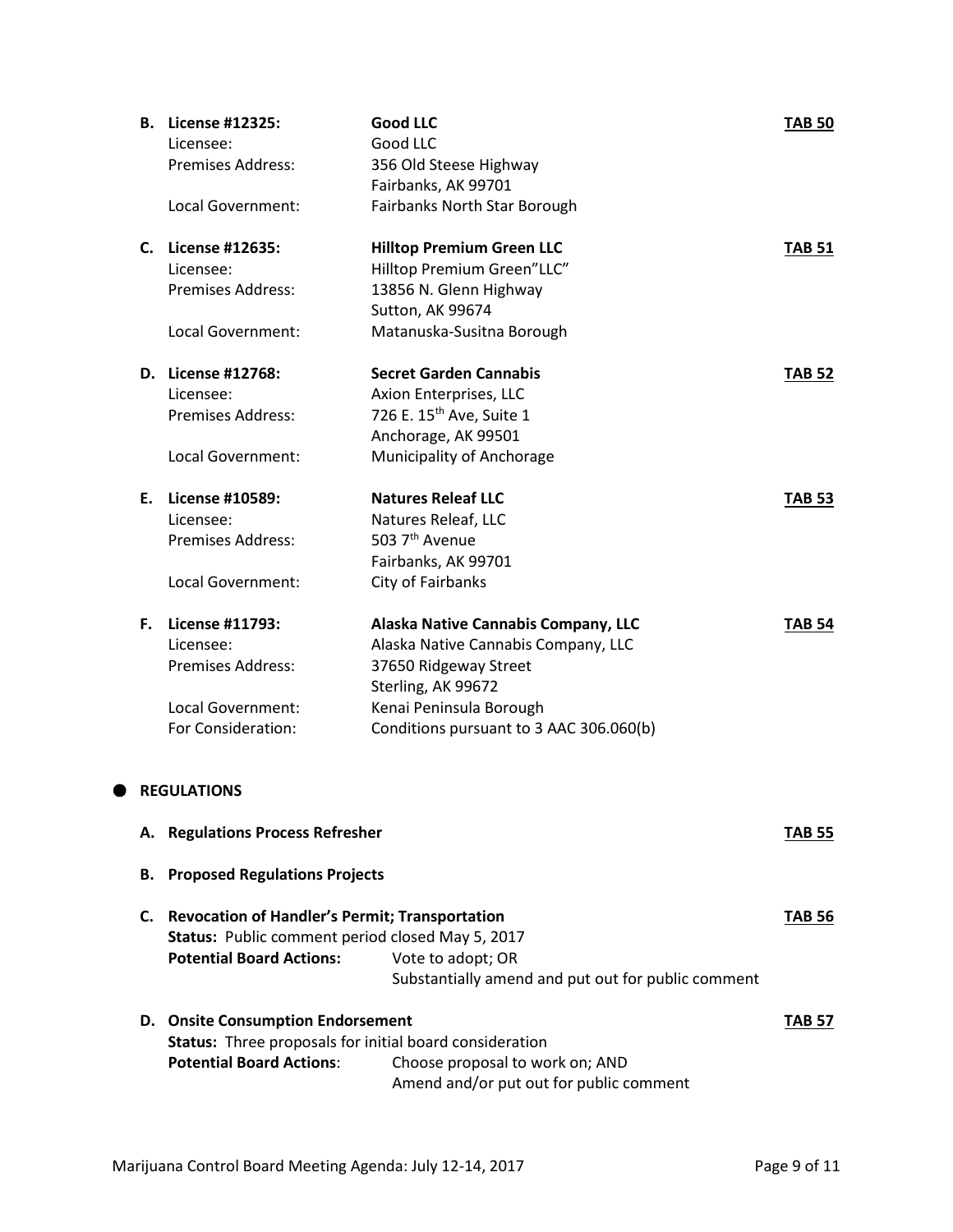|    | Status: Public comment period closed June 30, 2017<br><b>Potential Board Actions:</b>                                                             | E. Advertising Requirements; Space Planning and Layout; Labeling and Packaging<br>Vote to adopt; OR<br>Substantially amend and put out for public comment | <b>TAB 58</b> |
|----|---------------------------------------------------------------------------------------------------------------------------------------------------|-----------------------------------------------------------------------------------------------------------------------------------------------------------|---------------|
|    | F. Quality Control<br>Status: One proposal for initial board consideration<br><b>Potential Board Actions:</b>                                     | Amend and/or put out for public comment                                                                                                                   | <b>TAB 59</b> |
|    | G. Waste Disposal<br>Status: One proposal for initial board consideration<br><b>Potential Board Actions:</b>                                      | Amend and/or put out for public comment                                                                                                                   | <b>TAB 60</b> |
|    | H. Plant Count for New Cultivators<br>Status: One proposal for initial board consideration<br><b>Potential Board Actions:</b>                     | Amend and/or put out for public comment                                                                                                                   | <b>TAB 61</b> |
| I. | Definition of "direct or indirect financial interest"<br>Status: Two proposals for initial board consideration<br><b>Potential Board Actions:</b> | Choose proposal to work on; AND<br>Amend and/or put out for public comment                                                                                | <b>TAB 62</b> |
| J. | <b>Local Government Jurisdiction</b><br><b>Status:</b> One proposal for initial board consideration<br><b>Potential Board Actions:</b>            | Amend and/or put out for public comment                                                                                                                   | <b>TAB 63</b> |
|    | K. Timing of Public Objections<br>Status: Two proposals for initial board consideration<br><b>Potential Board Actions:</b>                        | Choose proposal to work on; AND<br>Amend and/or put out for public comment                                                                                | <b>TAB 64</b> |
| L. | <b>Notify AMCO of Crime on Licensed Premises</b><br>Status: One proposal for initial board consideration                                          | Potential Board Actions: Amend and/or put out for public comment                                                                                          | <b>TAB 65</b> |
|    | M. Promotional Activities and Advertisement<br><b>Status:</b> One proposal for initial board consideration<br><b>Potential Board Actions:</b>     | Amend and/or put out for public comment                                                                                                                   | <b>TAB 66</b> |
|    | N. Kief and Testing Trim<br>Status: One proposal for initial board consideration<br><b>Potential Board Actions:</b>                               | Amend and/or put out for public comment                                                                                                                   | <b>TAB 67</b> |
|    | O. Definition of "Recreation or Youth Center"<br>Status: One proposal for initial board consideration<br><b>Potential Board Actions:</b>          | Amend and/or put out for public comment                                                                                                                   | <b>TAB 68</b> |